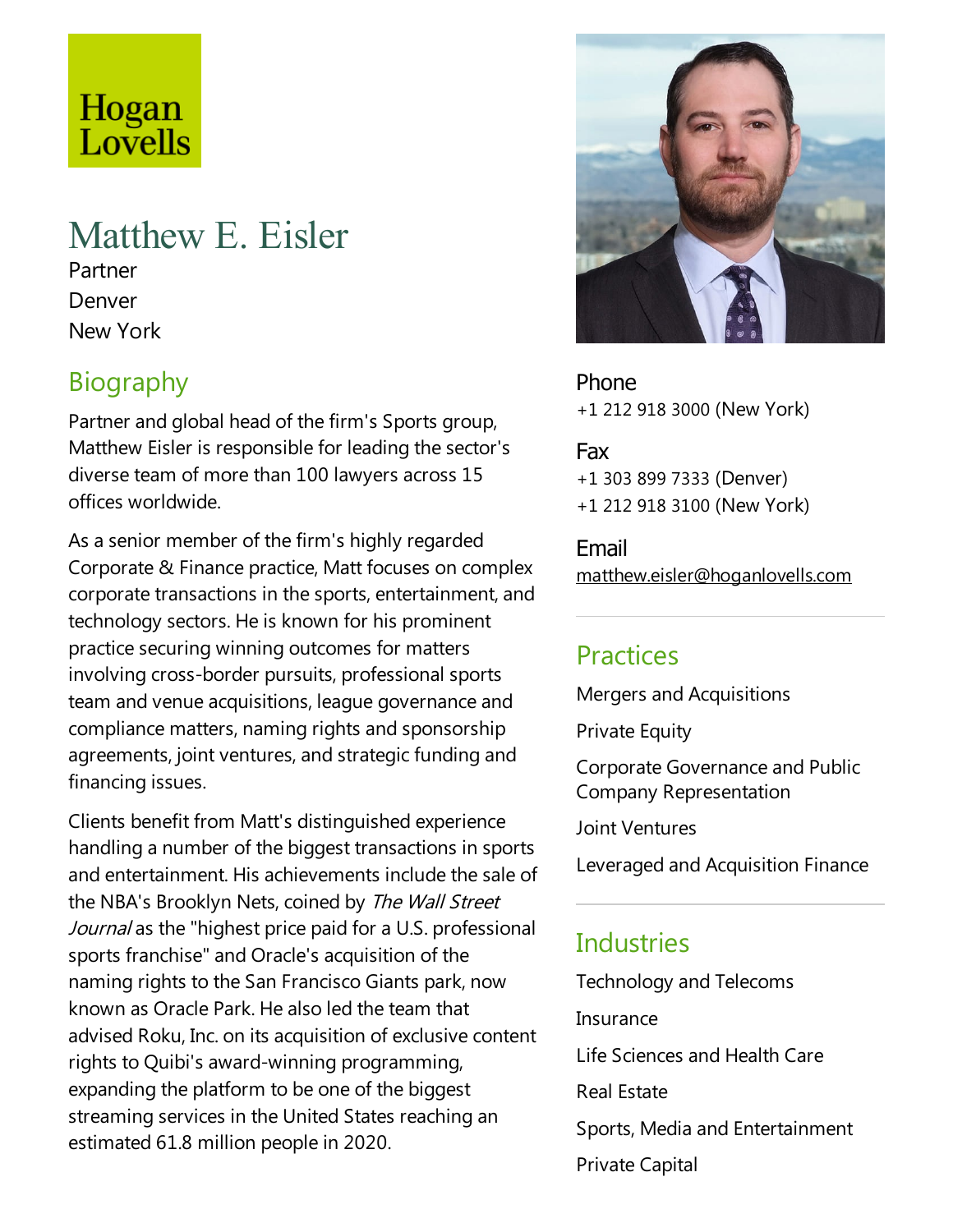Matt is a trusted partner to a diverse global client base within sports, entertainment, and technology, including, for example, Arctos Capital Partners, Oracle, Brooklyn Sports and Entertainment, Blue Pool Capital, J Tsai Sports, San Antonio Spurs, UnitedHealth Group, Optum, Roku, and Onexim Sports and Entertainment.

Operating at the forefront of the industry, Matt is also a regular speaker, writer, and commentator on current legal issues related to the business of sports and entertainment. He also likes to think that the Colorado Rockies will win the World Series in his lifetime.

#### Representative experience

Representing the National Basketball Association (NBA) San Antonio Spurs in a strategic investment from Sixth Street, a leading global investment firm, and Michael Dell, Chairman and Chief Executive Officer of Dell Technologies.

Representing the NBA San Antonio Spurs in connection with the repurchase of equity interests from 13 investors and a related reorganizational transaction.

Representing Arctos Capital in connection with its approval to be an NBA Member, and its acquisition of a minority interest in the Golden State Warriors, which was the first transaction in the NBA involving a private investment fund.

Advising Joe Tsai, executive vice chairman and cofounder of Alibaba Group and owner of the NBA's Brooklyn Nets and the National Lacrosse League (NLL) San Diego Seals, in the purchase of a new expansion Las Vegas-based NLL team.

Advised Mikhail Prokhorov in an agreement to sell full ownership of the Barclays Center and his 51% controlling interest in the Brooklyn Nets to an entity controlled by Joe Tsai.

Advising Roku, Inc. (Roku) on its acquisition of TOH Intermediate Holdings LLC, owner of "This Old House," America's No.1 TV home improvement show.

#### Areas of focus

Sports

Infrastructure/Energy M&A and Joint Ventures

Private Equity and Venture Capital Funds

Bolt-ons

Co-investments

Governance

Hospitals and Health Care Providers

Medical Devices

Real Estate Private Equity

#### Education and admissions

#### Education

J.D., Benjamin N. Cardozo School of Law, cum laude, 2007

B.A., Rutgers, The State University of New Jersey, with honors, 1999

#### Bar admissions and qualifications

Colorado New Jersey

New York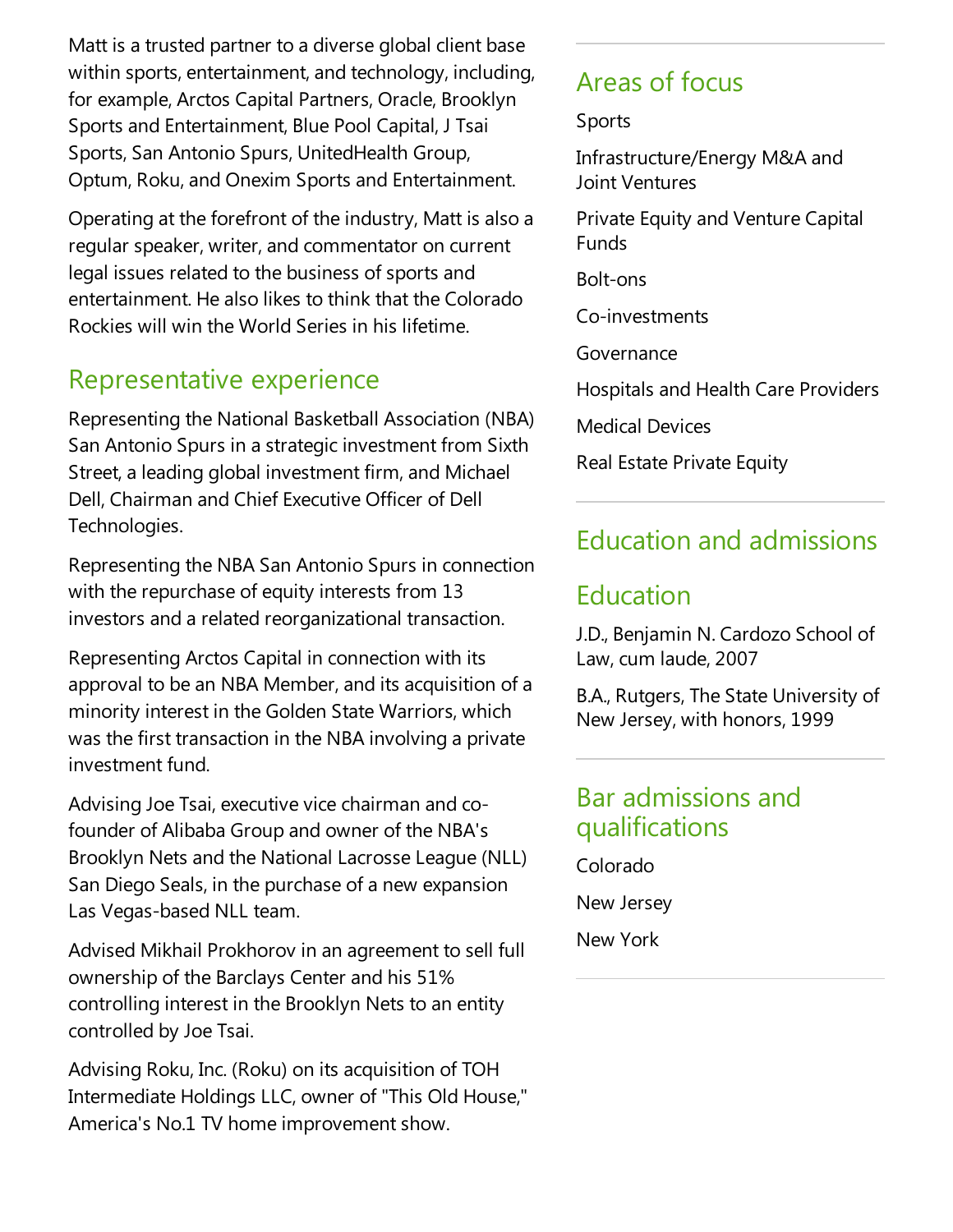Advising Roku on its acquisition of Quibi Holdings, LLC, owner of world class content backed by Jeffrey Katzenberg and Meg Whitman.

Advising the National Football League in connection with a number of matters, including sponsorship and data related advice.

Advising Oracle on its landmark acquisition of the naming rights to the San Francisco Giants parka Major League Baseball stadium, now known as Oracle Park, home of the San Francisco Giants.

Advising Mikhail Prokhorov on Onexim Sports and Entertainment Holding's sale of a 49.9 percent interest in the Brooklyn Nets to Joe Tsai and his family fund, Blue Pool Capital.

Advising Mikhail Prokhorov on Onexim Sports and Entertainment Holding's acquisition of the Brooklyn Nets from Forest City Ratner.

Advising Mikhail Prokhorov on Onexim Sports and Entertainment Holding's acquisition of the Barclays Center from Forest City Ratner.

Advising Mikhail Prokhorov on Onexim Sports and Entertainment Holding's acquisition of a majority interest in the Nassau Veterans Memorial Coliseum.

Advising Brooklyn Sports & Entertainment on the acquisition and renovation of the historic Webster Hall entertainment venue in New York City.

Advising Anschutz Entertainment Group on its acquisition of a joint venture interest in HDNet (now AXS TV).

Advising Clarity Media Group, Inc. on the asset purchase of the Colorado Springs Gazette.

Advising Optum360, LLC in connection with a multiparty reorganization transaction.

Advising Oracle on its acquisition of Nor1, a hospitality technology company.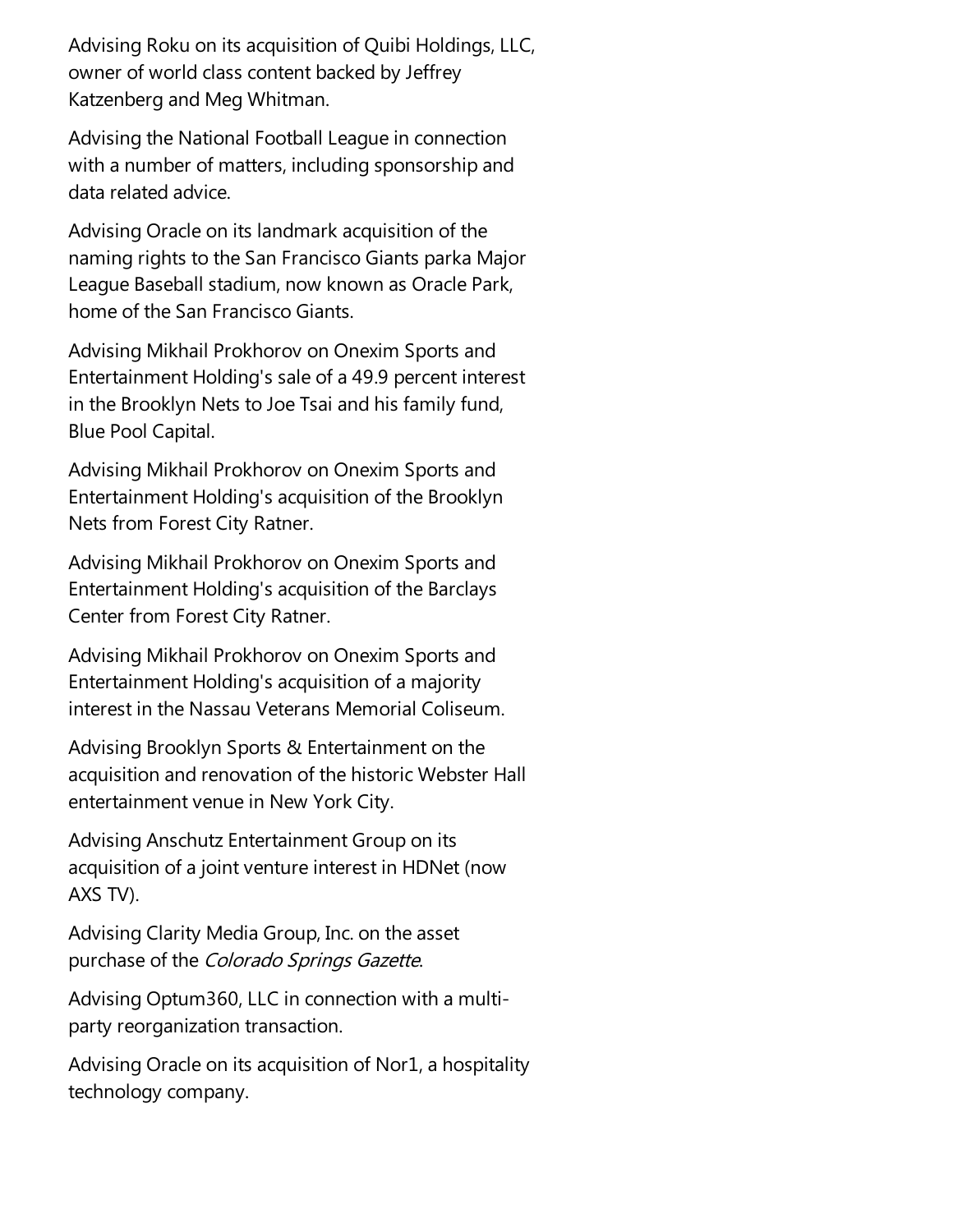Advising Oracle on its acquisition of Pixology Limited, a UK technology company and owner of the"Sauce Video," a content creation and sourcing solution.

Advising Dynamic Food Ingredients Corporation (DFI), a food-tech company, on its cross border joint venture with leading sugar producer Mitr Phol Group at a \$500m valuation.

Advising WellMed Medical Management on its takeprivate acquisition of Texas-based physician group USMD (formerly, NASDAQ:USMD).

Advising UnitedHealth Group on its acquisition of MedExpress, operator of (at the time) 141 urgent care facilities.

Advising Optum on its acquisition of MedSynergies, a revenue cycle management company serving more than (at the time) 9,000 care providers across the United States.

Advising Revelstoke Capital Partners on its acquisition of Career Step, a medical education company, including several related bolt on transactions.

Representing Vention Medical, formerly a Mountaingate Capital portfolio company, in its acquisition of RiverTech Medical and FastForward Medical.

Representing Sandstone Care Holdings (a behavioral health business) in its formation and a capital investment.

Advising Persistent Energy Group on a pro bono basis on its acquisition of Impact Energy, a solar solutions company.

### Latest thinking and events

- **Press Releases** 
	- **Hogan Lovells advises Major League Cricket in** financing to drive American Cricket development
- **Published Works** 
	- $\blacksquare$  Winning in a world of super leagues and constant change Sports Business Journal